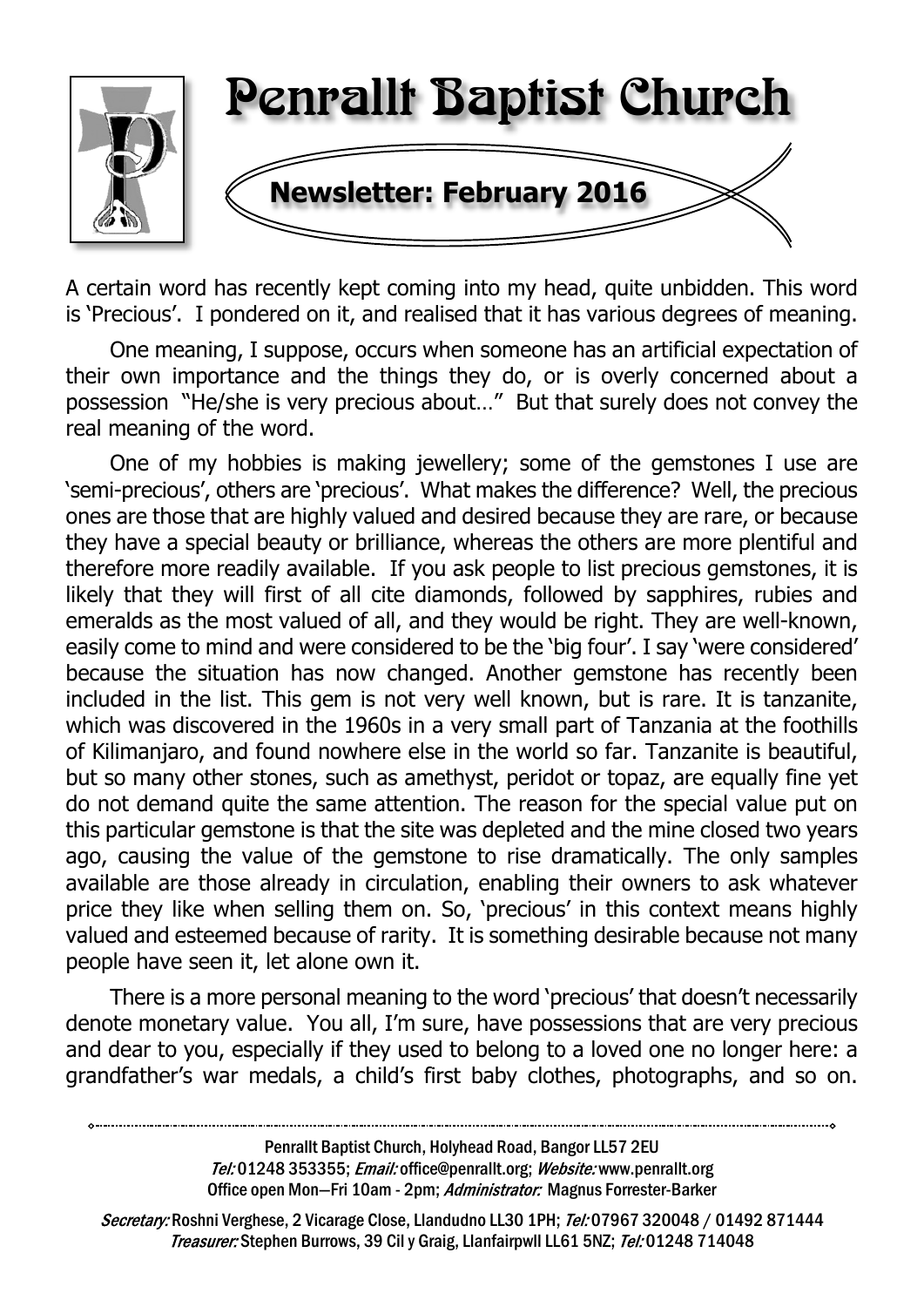These do not have much intrinsic value, but are still important and greatly prized. This meaning of the word is 'cherished' – 'dear', not in a monetary sense, more 'dear to my heart'. It gives the idea of being hugged so that it is protected.

In the Bible, precious stones, gold and silver, all denoting splendour and richness, are mentioned numerous times. Solomon adorned his temple with them, and of course in the Book of Revelation the brilliance of the Holy City is described as being that of a 'very precious jewel, its foundations decorated with every kind of precious stone', comprising jasper, sapphire, agate, emerald, onyx, ruby, chrysolite, beryl, topaz, turquoise, jacinth, and amethyst, while the twelve gates were single pearls. How splendid!

We, however, are not encouraged to stockpile these treasures and covet more. As Matthew 6:19 states, "Do not store up for yourselves treasures on earth, where moth and rust destroy, and where thieves break in and steal. But store up for yourselves treasures in heaven". We are also told that some things are more valuable than gems – wisdom, for example, is worth more than rubies (Proverbs 8:11).

All these are **things**, but we Christians have a very special **person** who is precious to us: our Lord Jesus Christ. He is precious in both senses of the word. He is a rare being! He is 'beautiful beyond description' and has a radiance that makes us in awe of his presence. And he is also precious to us because he is ours to cherish and love for his own sake. It is 'through the precious blood of Christ, a lamb without blemish and without spot' (just like that precious gemstone) that we are redeemed. In the first epistle of Peter it is stated "He is the living Stone, rejected by humans but chosen by God and precious to him... and the one who trusts in him will never be put to shame." We are not regarded by him more highly if we are rich – quite the contrary – but we are valued just by being his children and offering to him our selves, and what small gifts we have, in all humility. As the song says "Silver and gold have I none, but such as I have give I thee", and in that beautiful carol by Christina Rossetti, In the Bleak Midwinter, she writes "What can I give him, poor as I am?… What I can I give him: give my heart".

He is precious to us, but WE are precious in HIS sight! How wonderful is that? As Anne Graham Lotz (evangelist Billy Graham's daughter) writes: "We are God's treasure! When God the Father looked throughout the universe for something to give His only Son in reward for what He accomplished on earth, the Father handpicked us! We are the treasure – His priceless gift of love to the Son!"

Gwyneth Brindley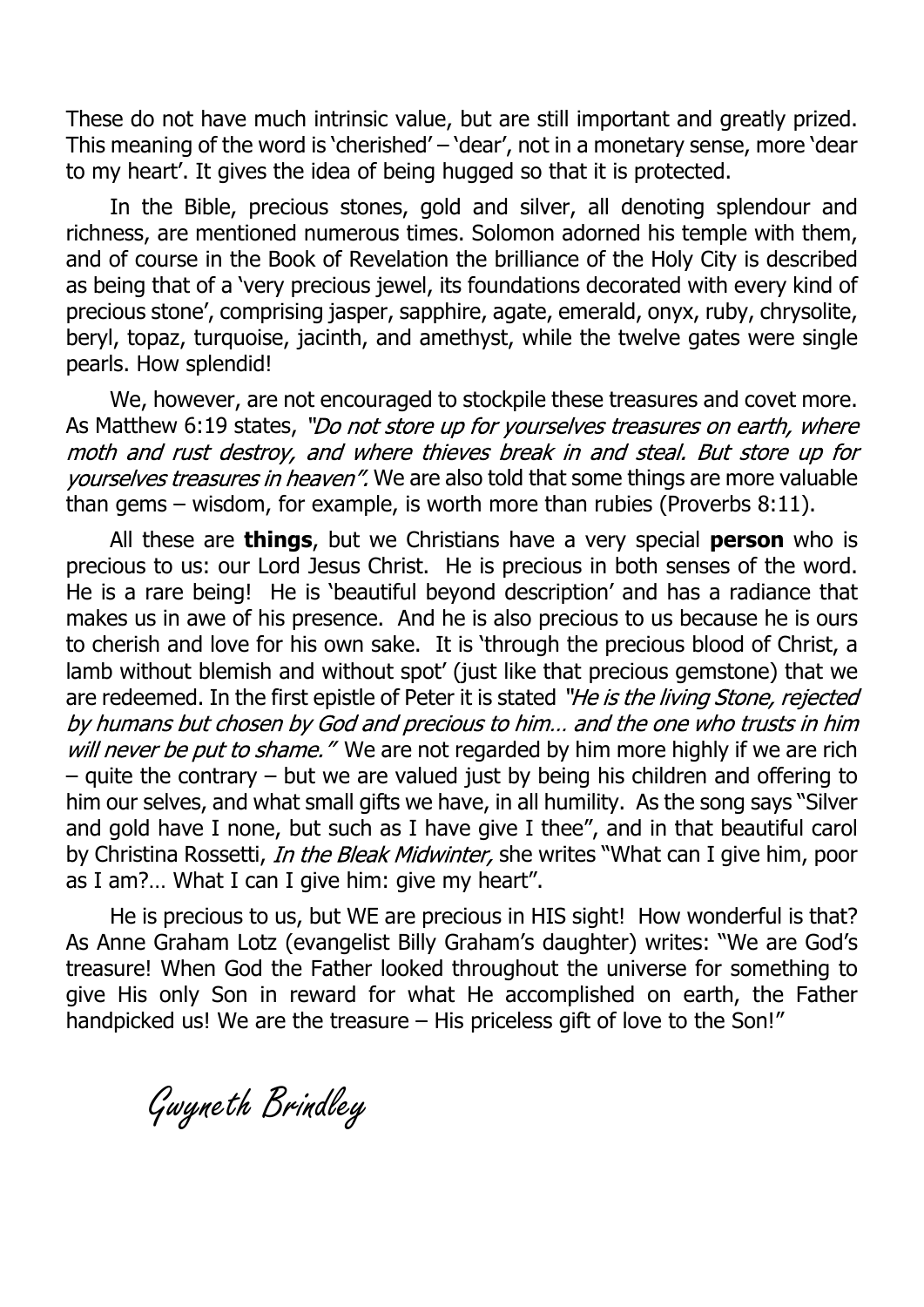### **Services This Month:**

In February we are continuing our morning service sermon series on the Fourth Book of Psalms. In the evenings we will be concluding our series on the Parables of Jesus and starting a new series on Meals with Jesus in the gospels.

#### **7 February**

10:30am Speaker: Rob Beamish Songs for God's People #4: Psalm 94 **The Lord will rescue** 6:00pm Communion Service Speaker: Roger Borlace Parables #6: Matthew 20:1-15 **The workers in the vineyard**

#### **14 February**

- 10:30am Speaker: Geoff Birch Songs for God's People #5: Psalm 97 **The Righteous Justice of an Awesome God**
- 6:00pm Speaker: Diane Holmes Parables #7: Mark 4:1-20 **The Farmer went out to sow – sow what?**

#### **21 February (Tearfund Sunday)**

|           | 10:30am Speaker: Neil Rymer.<br>A three line whip? | Songs for God's People #6: Psalm 95<br>(& 96) |
|-----------|----------------------------------------------------|-----------------------------------------------|
| $6:00$ pm | Speaker: Deb Stammers<br><b>Eating with Jesus</b>  | Meal with Jesus $\#1$ : Luke 5:27-32          |

#### **28 February**

| 6:00 <sub>pm</sub> | Speaker: James Goodman<br>Meals are enacted community $-$ The woman & the Pharisees | Meal with Jesus #2: Luke 7:36-50    |               |
|--------------------|-------------------------------------------------------------------------------------|-------------------------------------|---------------|
|                    | The Salvation of the Lord made known to us                                          |                                     | & Eph. 2:1-10 |
|                    | Speaker: Geoff Birch                                                                | Songs for God's People #7: Psalm 98 |               |
|                    | 10:30am Communion Service                                                           |                                     |               |

#### **Our Speakers This Month:**

**Rob Beamish** is the Minister of Princes Drive Baptist Church in Colwyn Bay and is Penrallt's Moderator through our pastoral vacancy. The other speakers are all members of Penrallt.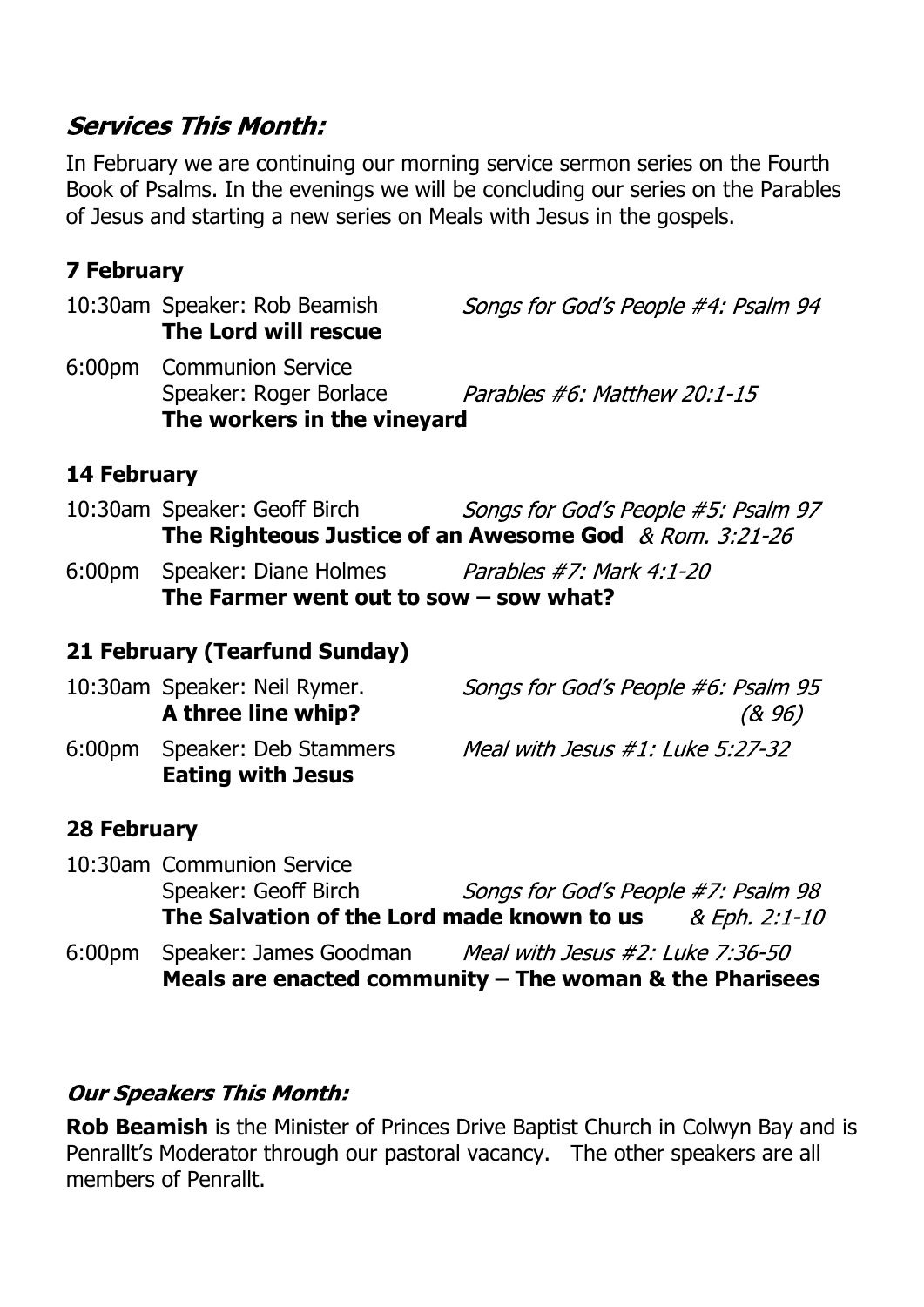# **Dates for Your Diary:**

| <b>Monday 1</b>         | 7:30 <sub>pm</sub> | Church members' meeting.                                                                                                                                                                    |
|-------------------------|--------------------|---------------------------------------------------------------------------------------------------------------------------------------------------------------------------------------------|
| <b>Tuesday 2</b>        | 7pm                | Alpha continues at the Belle Vue (NB apart from<br>this week it will be on Monday nights!)                                                                                                  |
| <b>Sunday 7</b>         | 2:15 <sub>pm</sub> | Service at Haulfre residential home in Llangoed.                                                                                                                                            |
| <b>Tuesday 9</b>        | 7:30 <sub>pm</sub> | Missions group meeting at Sarah Jackson's house.                                                                                                                                            |
| <b>Wednesday 10 7pm</b> |                    | Cytûn AGM at Berea Newydd. Revd. Peter Cousins<br>will be giving a word of encouragement after the<br>AGM. There is a vacancy for the Christian Aid<br>Treasurer and the Publicity Officer. |
| <b>Saturday 13</b>      | $9:30$ am-1pm      | Bible Unzipped at Rhos on Sea URC.                                                                                                                                                          |
| <b>Monday 15</b>        | 10:30am            | Church walk at Benllech.                                                                                                                                                                    |
| <b>Wednesday 17 7pm</b> |                    | Prayer ministry training session (Upper Room).                                                                                                                                              |
| <b>Wednesday 24 7pm</b> |                    | Prayer ministry training session (Chapel).                                                                                                                                                  |

Please see the Noticeboard section of this newsletter for more about most of these events.

# **News of People:**

Our condolences are with **Ian Walker** and his family following the death of Ian's mother last month.

Please pray for **Hannah Norris** and her family, as her baby niece Zoë has been diagnosed with leukaemia. Please also keep **Joan & Tony Mason** and **Eileen & Phil McKenna** in your prayers, for their ongoing health struggles.

**Colin & Monica Morris** are still in India working with street children until the end of February, and are grateful for your continued prayers. If you would like more information about what they are doing, please ask Magnus.

**Mari Roberts** is continuing to recover well following major surgery in December and is now back with us.

We congratulate **Geoff & Marilyn Birch** on the safe arrival of their latest grandniece in January.

#### **Children's Birthdays in February:**

1st: Morgan Goodman  $7<sup>th</sup>$ : Afan Hedd Whitton  $8<sup>th</sup>$ : Sophie Toplis 11<sup>th</sup>: Amelie Goodwin & Max Osborne 25th: Inge Snyman 27<sup>th</sup>: Siôn Davies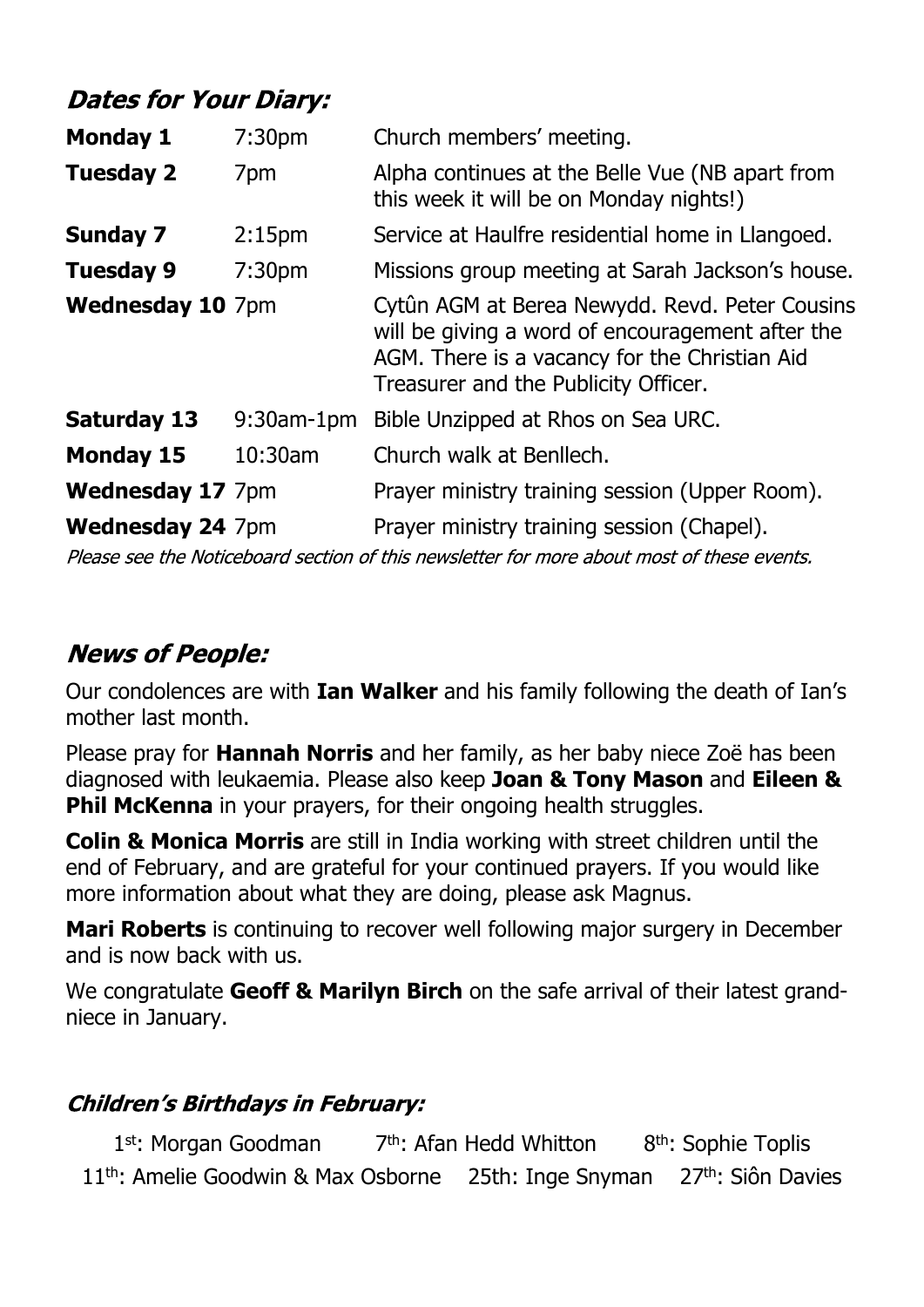# **Weekday Events:**

Please check with the contact people for confirmation of when they are meeting *this month.*  $HG = Home Group$ 

| <b>Day</b> | <b>Time</b>         | <b>Details</b>                                  | <b>Contacts</b>                            |
|------------|---------------------|-------------------------------------------------|--------------------------------------------|
| <b>Tue</b> | 7:30 <sub>pm</sub>  | HG, Nilgiri                                     | Joan Beer (353874)                         |
| <b>Tue</b> | 7:30 <sub>pm</sub>  | HG Tyddyn Isaf<br>(Menai Bridge)                | <b>Magnus Forrester-Barker</b><br>(717570) |
| <b>Wed</b> | 2:00 <sub>pm</sub>  | HG, Carers                                      | Carol Morris (208407)                      |
| <b>Wed</b> | 7:30 <sub>pm</sub>  | HG, Bethesda                                    | Jon & Deb Stammers (602868)                |
| <b>Wed</b> | 7:30 <sub>pm</sub>  | HG, Nomads                                      | Pat & Roger Borlace (713146)               |
| <b>Thu</b> | $10:30$ am          | HG, Llanfairpwll (am)                           | Sue & Lawrence Moss (713793)               |
| <b>Thu</b> | 7:30 <sub>pm</sub>  | HG, Llanfairpwll (pm)                           | Sue & Lawrence Moss (713793)               |
| <b>Fri</b> | $10:30$ am $-12$ pm | <b>Cheeky Monkeys</b><br>(parent/toddler group) | Ceri Walker (07581 452098)                 |
| Fri        | 10:30am-12:30pm     | HG, Maes y Dref                                 | Anne Collis (353173)                       |
| <b>Sat</b> | 8:30am              | <b>Prayer Meeting</b>                           |                                            |

# Noticeboard:

#### *◊* **Bible Unzipped**

Saturday 13th February  $9:30$ am $-1$ pm

Bible Unzipped aims to unpack Scripture with those interested in learning more than can be offered in a Sunday sermon. It also equips those leading in the church with some tools for studying and teaching from the Bible. We meet monthly on the second Saturday morning at Rhos-on-Sea URC from 9:30am to 1pm. Each morning includes three sessions. The course is free. This month's programme: Four Gospels, One Message (Part II) (Philip Nye); Hard passages of the OT: Abraham and Isaac (Peter Cousins); Great Worship Services II: Dedicating the Temple (a time-traveller's tour of Chronicles) (Jon Stammers).

#### *◊* **Church Lunch**

Sunday 7th February

Please bring enough buffet style food for yourselves and one or two others.

#### *◊* **Church Walk**

Monday 15th February 10:30am

Meet at 10:30am in the free Car Park across from Tesco in the village of Benllech, Anglesey. The walk takes us around the vicinity of Benllech through the hamlet of Bwlch and proceed to Marianglas. From here we will go to Traeth Bychan and walk along the coastline to Moelfre. Here there are several cafes. Bring a packed lunch. Walking boots desirable. For more information contact Jan and Terry on 01248 852859.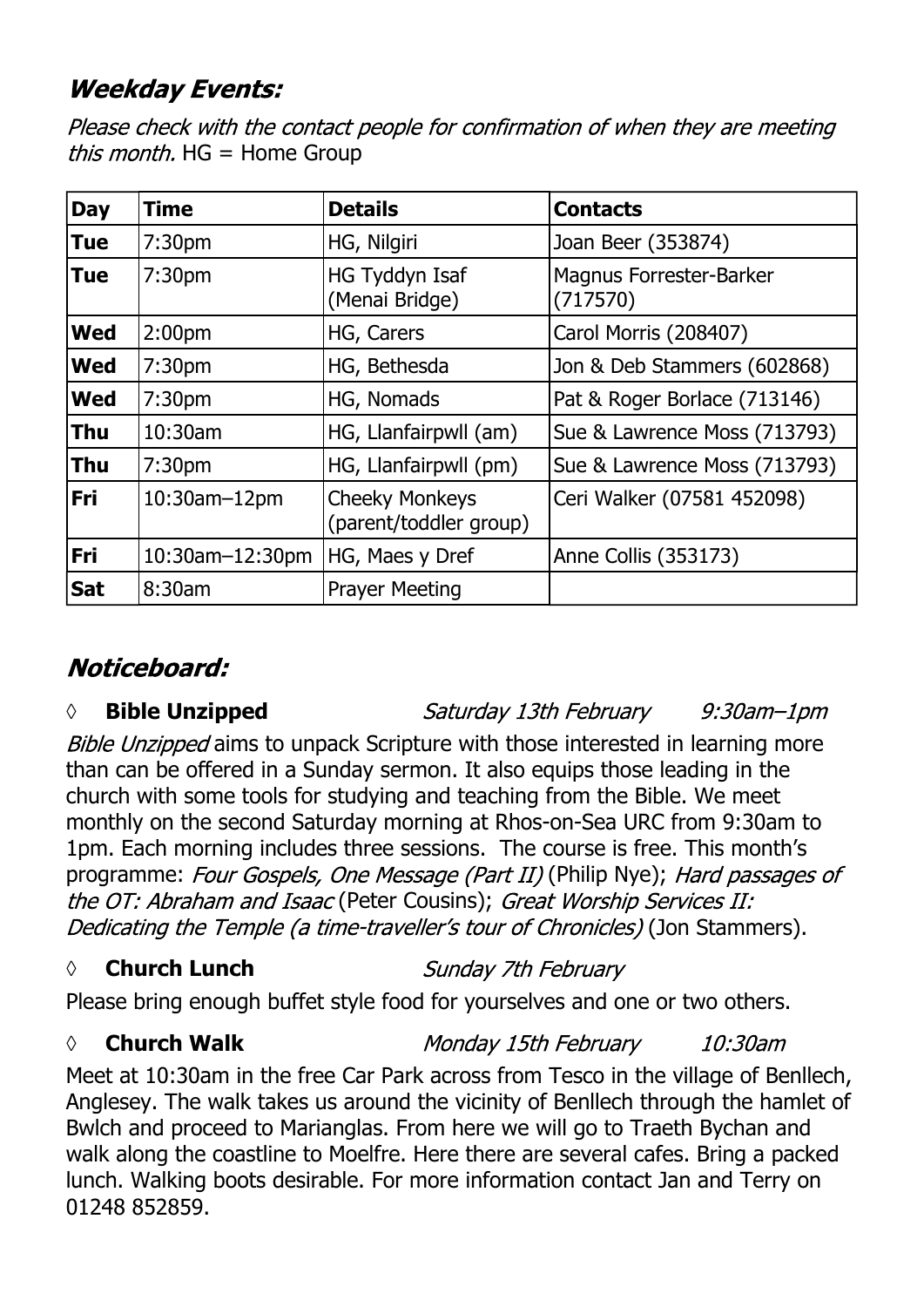#### *◊* **Men's Prayer Meeting** Wednesday 3rd February

 $10:30$ am

Time spent in prayer will be followed by coffee in Options. All men are welcome.

#### **◊ Pastoral Help**

If you have issues of concern about your own or someone else's welfare, please contact a member of the Pastoral Care team: Pat Borlace (713146); Adrienne Ferrada; Gwen Hicks; Geoff Moore (410582); Lawrence Moss (713793); Judy Stammers (364394); Helen Thomas (600174).

### **◊ Pray for Penrallt Every Day**

We believe in prayer and encourage people to pray. You can send prayer request to our electronic diary via office@penrallt.org (there are also prayer cards in the church porch that you can fill in). Better still, you can receive the prayer diary straight to your inbox every Monday (except bank holidays) by emailing the office now and requesting to be put on the list. For more immediate and interactive sharing of prayers, search on Facebook for *Penrallt Prayer Point* and send a request to join our group.

#### **◊ Rough Sleepers**

The church's policy is not to give money directly to the rough sleepers in Upper Bangor. Be warned that some of them can be aggressive. You will find brown envelopes in the porch for a gift that will buy meal vouchers which are distributed to rough sleepers by the Cathedral.

#### **◊ Sunday Afternoon Services**

We visit residential homes in the area once a month on a Sunday afternoon, alternating between Haulfre (in Llangoed, on Anglesey, starting at 2:15pm) and Plas Garnedd (in Llanberis, starting at 2:45pm), usually on the first Sunday. This month we are due to visit Haulfre on **Sunday 7th February**.

#### **◊ Worship and Prayer Ministry**

On Saturday 5th March, we are going to be hosting an evening of worship and prayer ministry in the Chapel. Starting at 7:30pm, we will be coming together in worship, hearing from Deb Stammers and receiving the Holy Spirit through praying for one another.

In preparation for this, though also useful more generally in life, we are providing three prayer ministry training sessions on Wednesdays 17th and 24th February and 2nd March. Starting at 7pm in the Upper Room (17th Feb) or Chapel (24th Feb/2nd March), we will be covering how to prayerfully intercede for one another in a manner that is sensitive to the Spirit's leading. Speak to Andrew March or Matt Dawson if you want to come along.